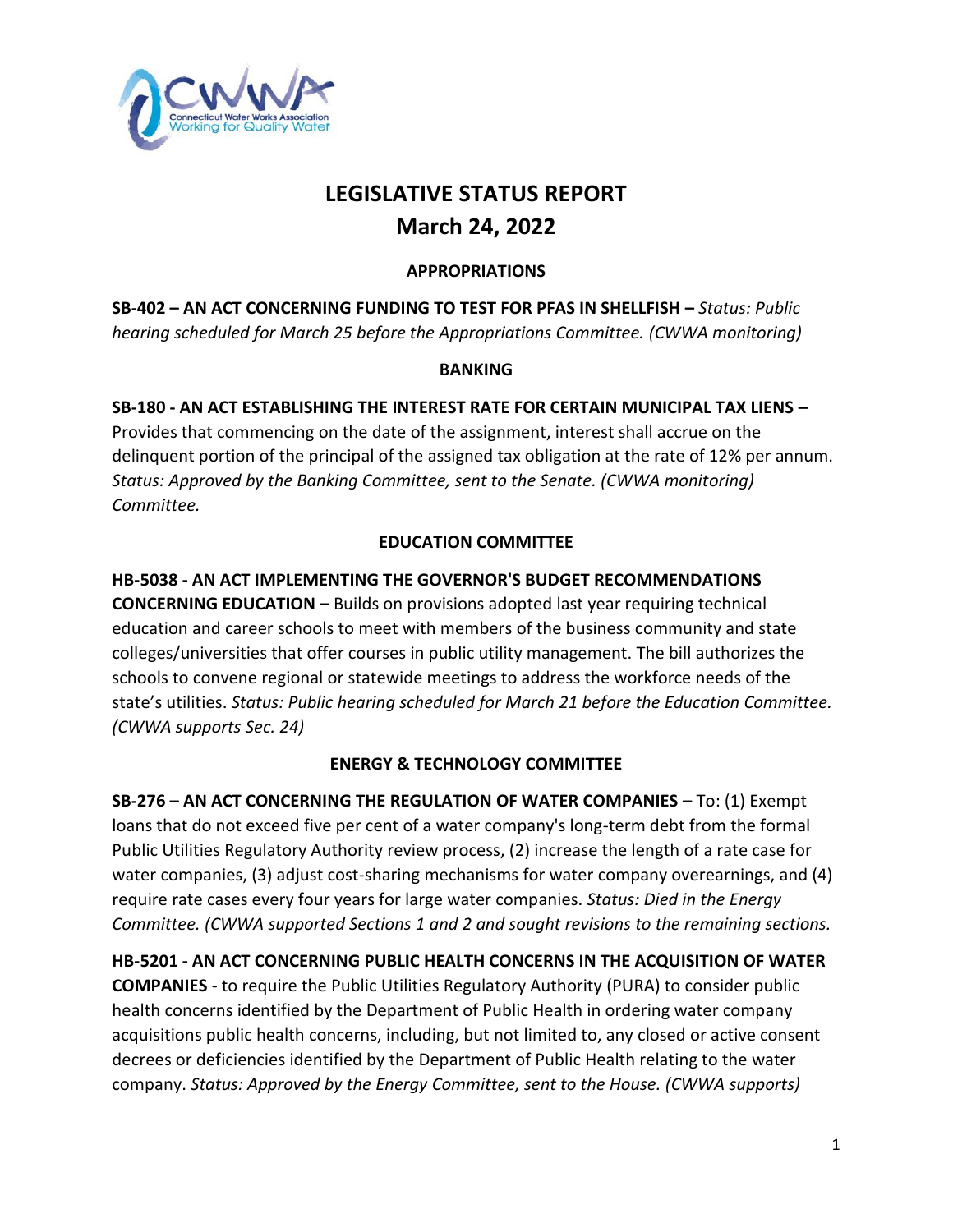

**HB-5203 - AN ACT CONCERNING UTILITY COMPANY COST-SHARING MECHANISMS -** to give PURA greater discretion to design utility revenue decoupling mechanisms or formulas, to require the authority to adopt cost sharing mechanisms for excess earnings that direct most of these earnings to ratepayers, and to make other changes affecting electric utility companies. Note: Some provisions impact all public service companies, including private water companies. *Status: Amended and approved by the Energy Committee. (CWWA evaluating)*

#### **ENVIRONMENT COMMITTEE**

**HB-5143 - AN ACT ESTABLISHING AN OFFICE OF AQUATIC INVASIVE SPECIES** - to establish an Office of Aquatic Invasive Species to be able to effectively coordinate and address the problems posed by such species in the waters of the state. *Status: Approved by the Environment Committee, sent to the House. (CWWA supports)*

**HB-5296 – AN ACT CONCERNING THE OPEN SPACE AND WATERSHED LAND ACQUISITION PROGRAM** – Increases funding for the program. *Status: Awaiting action by the Environment Committee. (CWWA supports)*

**SB-116 - AN ACT CONCERNING NOTIFICATION OF PESTICIDE APPLICATIONS NEAR LAKES AND PONDS** - Eliminates the requirement that pesticide application businesses publish notice of a pesticide application on a private lake or pond with more than one shoreline property owner in a general circulation newspaper. The bill instead requires businesses to personally notify the shoreline owners or leave a conspicuous notice on an entry door of the home on the waterfront property. *Status: Approved by the Environment Committee, sent to the Senate. (CWWA monitoring).*

**SB-240 – AN ACT CONCERNING THE USE OF SODIUM CHLORIDE TO MITIGATE SNOW AND ICE ACCUMULATIONS -** To provide training, certification, and protection from liability for roadside applicators of sodium chloride who use best practices when applying sodium chloride which, in turn, will reduce the environmental impact of such applications. *Status: Awaiting action by the Environment Committee. (CWWA supports)*

#### **FINANCE COMMITTEE**

**HB-5404 - AN ACT CONCERNING A SALES AND USE TAXES EXEMPTION FOR WATER COMPANIES –** Exempts goods and services purchased by water companies from the sales tax. *Status: Awaiting action by the Finance Committee. (CWWA supports)* 

**Proposed SB-154 – AN ACT AUTHORIZING BONDS OF THE STATE TO THE TOWN OF HEBRON FOR INSTALLATION OF A CONNECTION OF WATER LINES BETWEEN AMSTON LAKE AND THE VILLAGE CENTER –** *Status – Change of Reference to the Finance Committee.*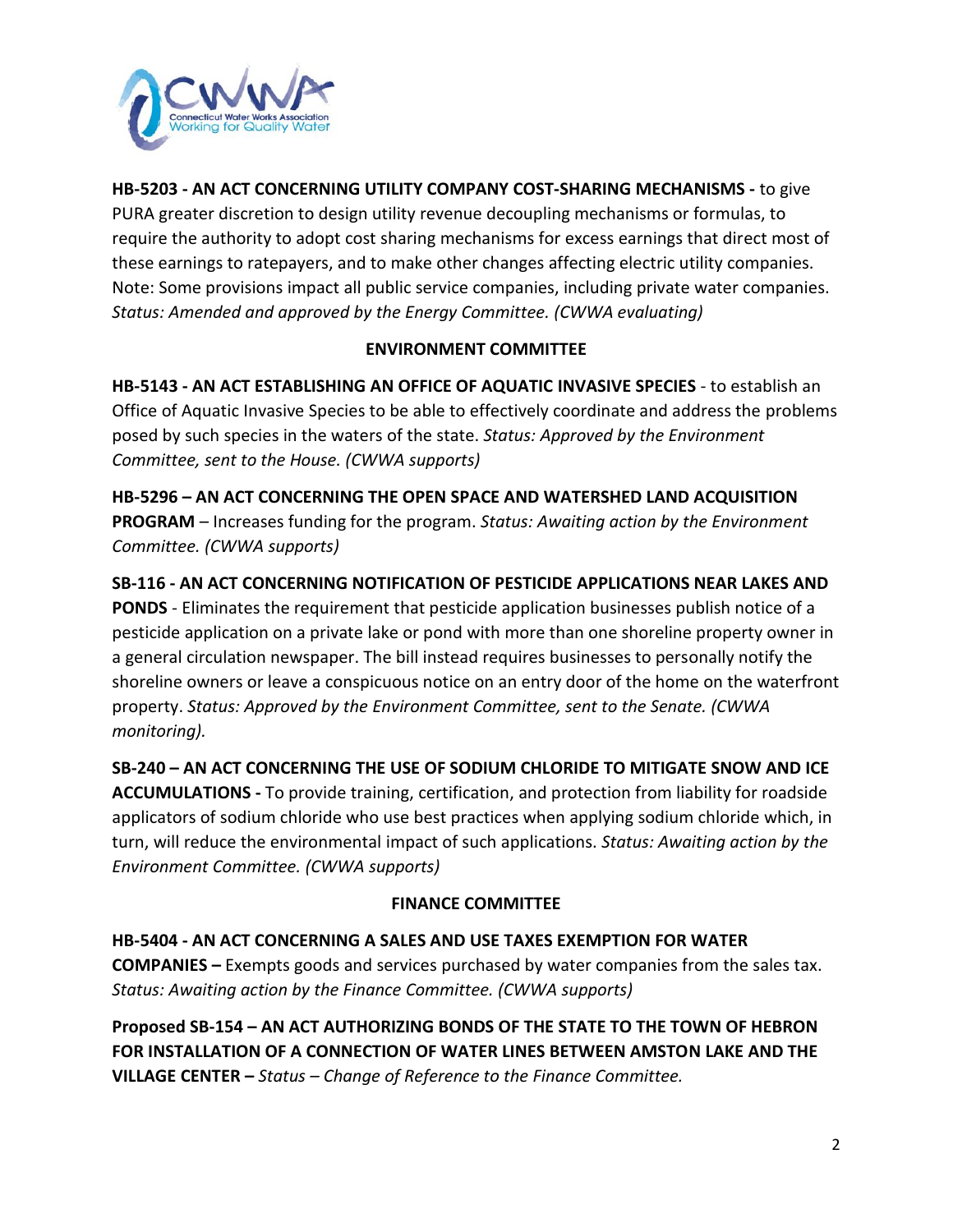

**Proposed SB-155 – AN ACT AUTHORIZING BONDS OF THE STATE TO THE SOUTHEASTER CT WATER AUTHORITY TO UPGRADE A PUMP STATION, INCLUDING BY ADDING A STORAGE TANK, AND EXTEND AN EMERGENCY CONNECTION LINE INTO THE TOWN OF LEDYARD -** *Status – Change of Reference to the Finance Committee.*

**SB-50 - AN ACT AUTHORIZING BONDS OF THE STATE FOR A SEWER AND WATER LINE PROJECT ALONG ROUTE 32 IN THE TOWN OF FRANKLIN** - To provide funding for a sewer and water line project in the town of Franklin to expand industry and commerce along Route 32.

#### **GENERAL LAW COMMITTEE**

**SB-6 – AN ACT CONCERNING PERSONAL DATA PRIVACY AND ONLINE MONITORING -** To: (1) Establish (A) a framework for controlling and processing personal data, and (B) responsibilities and privacy protection standards for data controllers and processors; and (2) grant consumers the right to (A) access, correct, delete and obtain a copy of personal data, and (B) opt out of the processing of personal data for the purposes of (i) targeted advertising, (ii) certain sales of personal data, or (iii) profiling in furtherance of decisions that produce legal or similarly significant effects concerning consumers. *Status: Approved by the General Law Committee, sent to the Senate. (CWWA seeking revisions)*

#### **GOVERNMENT ADMINISTRATION & ELECTIONS COMMITTEE**

**SB-473 - AN ACT CONCERNING THE STATE CONTRACTING STANDARDS BOARD -** To make revisions to provisions concerning the State Contracting Standards Board, including by giving the board authority over quasi-public agency and municipal procurement, requiring the hiring of full-time staff for the board, prohibiting the Governor from reducing allotments to the board and limiting the selection of contractors from a list without a competitive process to emergency procurements. *Status: Awaiting action by the GAE Committee.*

**SB-467 - AN ACT EXTENDING PERMITTING REMOTE PUBLIC MEETINGS UNDER THE FREEDOM OF INFORMATION ACT THROUGH DECEMBER 31, 2022** - To extend permitting remote public meetings under the Freedom of Information Act through December 31, 2022. *Status: Awaiting action by the GAE Committee.*

**HB-5491 - ACT CONCERNING THE STATE PROPERTIES REVIEW BOARD -** To expand the purview of the State Properties Review Board to include licensing agreements and contracts entered into by additional state agencies, including DEEP programs such as the Open Space & Watershed Acquisition program. *Status: Public hearing scheduled for March 25 before the GAE Committee. (CWWA monitoring)*

**HB – 5492 - AN ACT CONCERNING THE PROCESS FOR PUBLIC HEALTH AND CIVIL PREPAREDNESS EMERGENCY DECLARATIONS** - to modify the process of public health and civil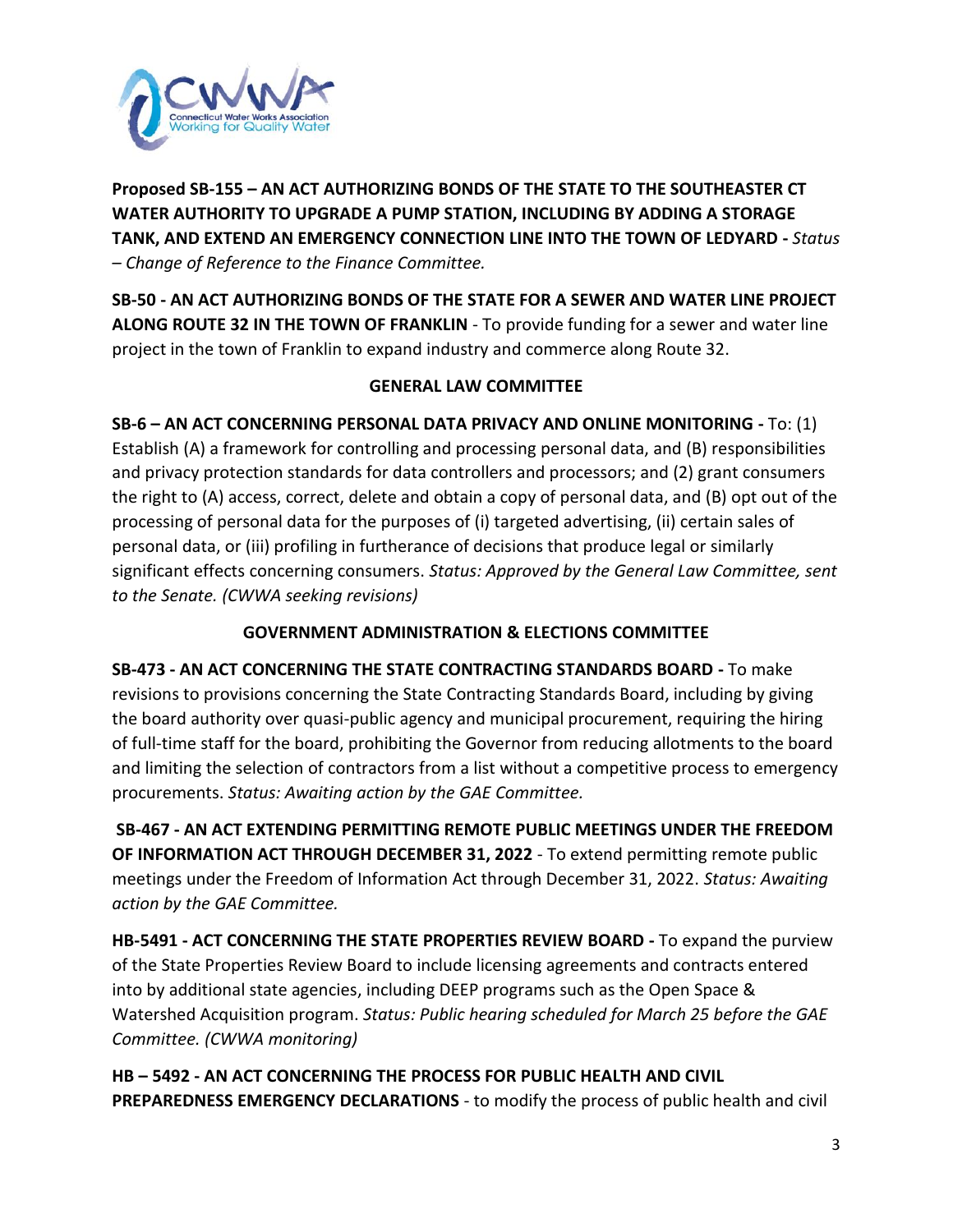

preparedness emergency declarations, including by requiring legislative approval for renewal declarations issued one hundred eighty days or more after the initial declaration, permitting the legislative disapproval of executive orders issued one hundred eighty days or more after the initial declaration and permitting the legislative disapproval of any declaration of civil preparedness emergency regardless of cause. *Status: Awaiting action by the GAE Committee.*

### **HUMAN SERVICES COMMITTEE**

**HB-5342 - AN ACT CONCERNING MEMBERSHIP OF THE LOW-INCOME ENERGY ADVISORY BOARD –** Adds two representatives of a water company to the board, which oversees energy assistance programs, including water assistance. *Status: Approved by the Human Services Committee, sent to the House. (CWWA supports)*

#### **PLANNING & DEVELOPMENT COMMITTEE**

**SB-325 - AN ACT PROHIBITING CHARGES FOR WATER LINES LOCATED ON PRIVATE PROPERTY AND NON-SERVICEABLE FIRE HYDRANTS –** To prohibit water companies from assessing certain charges to municipalities and require them to obtain approval prior to the installation of water lines and hydrants. *Status: Awaiting action by the Planning & Development Committee. (CWWA opposes)*

**SB-322 - AN ACT CONCERNING AN AMENDMENT TO THE CHARTER OF THE METROPOLITAN DISTRICT COMMISSION -** *Status: Awaiting action by the Planning & Development Committee. (CWWA monitoring)*

**SB-128 – AN ACT CONCERNING FORECLOSURE, ASSIGNMENT AND OTHER ENFORCEMENT ACTIONS FOR UNPAID SEWER ASSESSMENTS AND OTHER FEES AND CHARGES –** To prohibit foreclosure, assignment and other enforcement actions for unpaid sewer assessment and other fees and charges in the case of owner-occupied real property for which the principal of such unpaid assessments, fees and charges is less \$4,000. *Status: Approved by the Planning & Development Committee, sent to the Senate. (CWWA monitoring)*

## **HB-5269 - AN ACT CONCERNING REMOTE MEETINGS UNDER THE FREEDOM OF**

**INFORMATION ACT -** To authorize municipal boards and commissions and other public agencies to hold remote or hybrid remote/in-person meetings beyond April 30, 2022. *Status: Awaiting a public hearing before the Planning & Development Committee. (CWWA monitoring)*

## **HB-5165 - AN ACT CONCERNING THE STATE PLAN OF CONSERVATION AND DEVELOPMENT** - to

(1) amend the process timeline for the revision and adoption of the state plan of conservation and development, and (2) extend to 2025 the application of the plan intended to cover 2018 to 2023, inclusive. *Status: Approved by the House, sent to the Senate. (CWWA monitoring)*